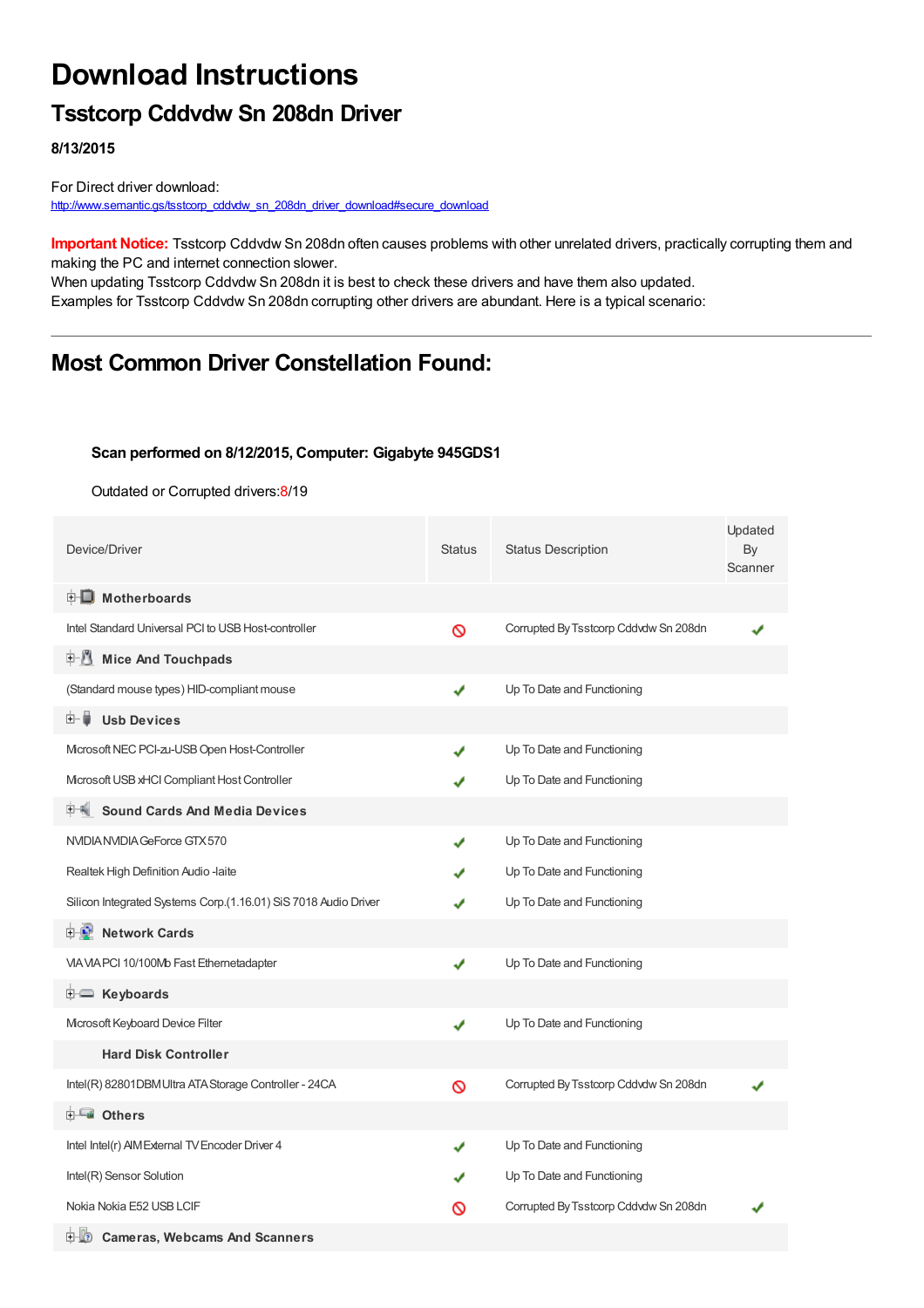| Canon CanoScan LiDE 110                                        |   | Corrupted By Tsstcorp Cddvdw Sn 208dn |  |
|----------------------------------------------------------------|---|---------------------------------------|--|
| <b>Dideo Cards</b>                                             |   |                                       |  |
| ATI RADEON X600 Series Secondary (Mcrosoft Corporation - WDDM) | ര | Corrupted By Tsstcorp Cddvdw Sn 208dn |  |
| <b>E</b> Input Devices                                         |   |                                       |  |
| Eastern Times USB-HID (Human Interface Device)                 | ര | Corrupted By Tsstcorp Cddvdw Sn 208dn |  |
| <b>E-</b> Port Devices                                         |   |                                       |  |
| MediaTek DAUSB VCOMPort (COM11)                                | ✔ | Up To Date and Functioning            |  |
| <b>E</b> Monitors                                              |   |                                       |  |
| Sony Digital Flat Panel (1024x768)                             | ര | Corrupted By Tsstcorp Cddvdw Sn 208dn |  |
| 中国 Mobile Phones And Portable Devices                          |   |                                       |  |
| <b>Acer NOKIA</b>                                              | ര | Corrupted By Tsstcorp Cddvdw Sn 208dn |  |

## **Tsstcorp Cddvdw Sn 208dn Driver Models:**

| <b>Driver Model</b>                         | <b>Original</b><br><b>Upload Date</b> | Last<br><b>Modification</b> | <b>Driver File</b>                        | File<br><b>Size</b> | <b>Most Compatible</b><br><b>Computer Model</b> | <b>Availabilty To</b><br><b>Scanner</b> |
|---------------------------------------------|---------------------------------------|-----------------------------|-------------------------------------------|---------------------|-------------------------------------------------|-----------------------------------------|
| <b>Tsstcorp Cddvdw Sn</b><br>208dn 62083    | 2/5/2015                              | 8/2/2015                    | tsstcorp_cddvdw_sn_208dn-<br>62083.exe    |                     | 218kb Fujitsu FMVF52CTWG,                       |                                         |
| Tsstcorp Cddvdw Sn<br>208dn 41.1764         | 11/6/2014                             | 8/6/2015                    | tsstcorp_cddvdw_sn_208dn-<br>41.1764.exe  |                     | 174kb HPNC787AA-AKL s3789d,                     | ✔                                       |
| <b>Tsstcorp Cddvdw Sn</b><br>208dn 20806    | 12/10/2014                            | 8/9/2015                    | ramdnqbp-20806.exe                        |                     | 47kb Fujitsu N6220,                             | ✔                                       |
| Tsstcorp Cddvdw Sn<br>208dn 40771.1         | 11/29/2014                            | 8/10/2015                   | tsstcorp cddvdw sn 208dn-<br>40771.1.exe  |                     | 102kb HPNQ983AA-ABZ p6028it,                    | ✔                                       |
| <b>Tsstcorp Cddvdw Sn</b><br>208dn 2.13684  | 10/25/2014                            | 8/2/2015                    | tuibs-2.13684.exe                         |                     | 40kb Lenovo 2007 WJ,                            | ✔                                       |
| <b>Tsstcorp Cddvdw Sn</b><br>208dn E282.12  | 1/14/2015                             | 8/5/2015                    | tsstcorp cddvdw sn 208dn-<br>e282.12.exe  |                     | 114kb IBM8424Y11,                               |                                         |
| <b>Tsstcorp Cddvdw Sn</b><br>208dn C2.12748 | 1/5/2015                              | 8/5/2015                    | tsstcorp_cddvdw_sn_208dn-<br>c2.12748.exe |                     | 147kb IBM ThinkCentre M52,                      | ✔                                       |
| <b>Tsstcorp Cddvdw Sn</b><br>208dn 62771.1  | 1/9/2015                              | 8/6/2015                    | tsstcorp_cddvdw_sn_208dn-<br>62771.1.exe  | 54kb                | Sony SVS13125CHB,                               |                                         |
| <b>Tsstcorp Cddvdw Sn</b><br>208dn 63331.1  | 8/20/2014                             | 8/7/2015                    | bdjypgg-63331.1.exe                       |                     | 135kb Samsung 550P5C,                           | ✔                                       |
| <b>Tsstcorp Cddvdw Sn</b><br>208dn 71.1908  | 10/27/2014                            | 8/5/2015                    | strbemry-71.1908.exe                      |                     | 106kb HPP2-1191d,                               | ✔                                       |
| <b>Tsstcorp Cddvdw Sn</b><br>208dn 2.10866  | 9/18/2014                             | 8/6/2015                    | bxft-2.10866.exe                          |                     | 112kb HPE0619AA-ABY a1130.dk,                   |                                         |
| <b>Tsstcorp Cddvdw Sn</b><br>208dn W33398   | 10/20/2014                            | 8/8/2015                    | tsstcorp_cddvdw_sn_208dn-<br>w33398.exe   |                     | 165kb Lenovo ThinkPad X300,                     |                                         |
| <b>Tsstcorp Cddvdw Sn</b><br>208dn 81.12    | 12/6/2014                             | 8/5/2015                    | tsstcorp_cddvdw_sn_208dn-<br>81.12.exe    |                     | 176kb HP 100-5010b,                             | ✔                                       |
| <b>Tsstcorp Cddvdw Sn</b><br>208dn 2.12988  | 1/18/2015                             | 8/8/2015                    | tsstcorp cddvdw sn 208dn-<br>2.12988.exe  |                     | 119kb Fujitsu FM/NA10C,                         | J                                       |
| <b>Tsstcorp Cddvdw Sn</b><br>208dn 7202.13  | 1/23/2015                             | 8/1/2015                    | y-7202.13.exe                             |                     | 37kb HPRR518AA-ABHS7730,                        | ✔                                       |
| <b>Tsstcorp Cddvdw Sn</b><br>208dn 391.18   | 12/13/2014                            | 8/2/2015                    | tsstcorp_cddvdw_sn_208dn-<br>391.18.exe   |                     | 111kb Sony 9906733-3100574,                     | ✔                                       |
| <b>Tsstcorp Cddvdw Sn</b><br>208dn 1.14036  | 9/18/2014                             | 8/10/2015                   | tsstcorp_cddvdw_sn_208dn-<br>1.14036.exe  |                     | 30kb Lenovo 2876AR1,                            |                                         |
| <b>Tsstcorp Cddvdw Sn</b><br>208dn Z40430   | 10/8/2014                             | 8/2/2015                    | tsstcorp_cddvdw_sn_208dn-<br>z40430.exe   |                     | 217kb IBM682532U,                               |                                         |
| <b>Tsstcorp Cddvdw Sn</b><br>208dn 2761.1   | 1/15/2015                             | 8/6/2015                    | kflnob-2761.1.exe                         |                     | 158kb Sony VPOEC2E9E,                           | ✔                                       |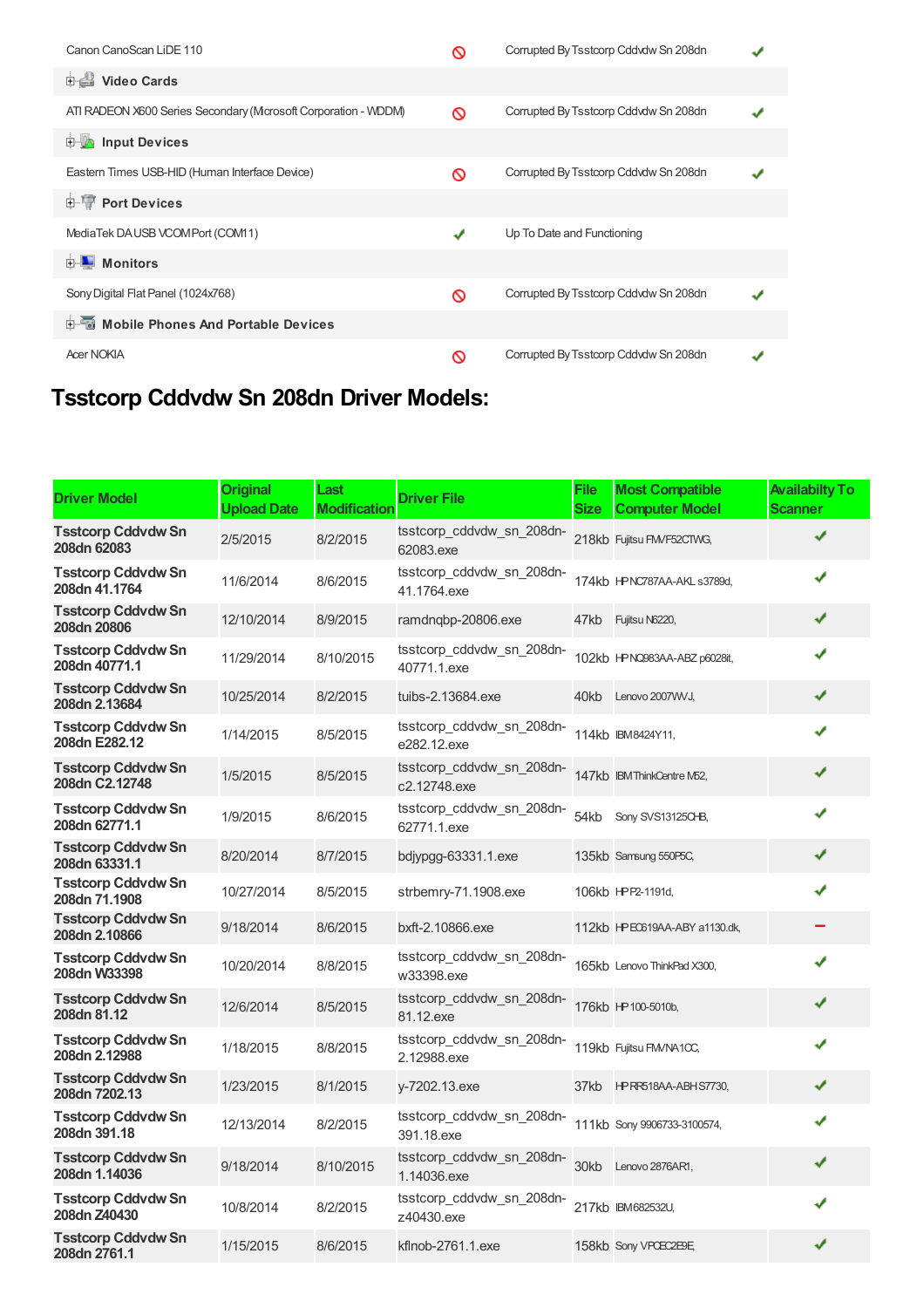| <b>Tsstcorp Cddvdw Sn</b><br>208dn 81.1023  | 9/17/2014  | 8/7/2015  | tsstcorp_cddvdw_sn_208dn-<br>81.1023.exe  |      | 25kb HPFQ553AA-ABA a6608f,              |   |  |
|---------------------------------------------|------------|-----------|-------------------------------------------|------|-----------------------------------------|---|--|
| <b>Tsstcorp Cddvdw Sn</b><br>208dn 73344    | 10/16/2014 | 8/6/2015  | tsstcorp_cddvdw_sn_208dn-<br>73344.exe    |      | 217kb HPHP Compaq nx6115,               | ✔ |  |
| <b>Tsstcorp Cddvdw Sn</b><br>208dn 322.192  | 12/16/2014 | 8/10/2015 | tsstcorp_cddvdw_sn_208dn-<br>322.192.exe  |      | 205kb Lenovo ThinkPad T420s,            | ✔ |  |
| <b>Tsstcorp Cddvdw Sn</b><br>208dn 2.123    | 9/24/2014  | 8/3/2015  | tsstcorp_cddvdw_sn_208dn-<br>2.123.exe    |      | 102kb Fujitsu FMVXD0AH2Z,               | ✔ |  |
| <b>Tsstcorp Cddvdw Sn</b><br>208dn A8282.18 | 1/13/2015  | 8/8/2015  | mlnmt-a8282.18.exe                        |      | 100kb AnabelleB Pedra BA10,             |   |  |
| <b>Tsstcorp Cddvdw Sn</b><br>208dn 72064    | 11/7/2014  | 8/7/2015  | vhwkmbup-72064.exe                        |      | 137kb Viglen GENED850EM/2,              | ✔ |  |
| <b>Tsstcorp Cddvdw Sn</b><br>208dn R60903   | 8/13/2014  | 8/9/2015  | tsstcorp_cddvdw_sn_208dn-<br>r60903.exe   | 23kb | ALFATRON SpA DN1010/M                   | ✔ |  |
| <b>Tsstcorp Cddvdw Sn</b><br>208dn 83473    | 11/27/2014 | 8/8/2015  | tsstcorp_cddvdw_sn_208dn-<br>83473.exe    | 76kb | EMachines EL1332,                       | ✔ |  |
| <b>Tsstcorp Cddvdw Sn</b><br>208dn 61.1883  | 9/5/2014   | 8/8/2015  | tsstcorp_cddvdw_sn_208dn-<br>61.1883.exe  |      | 136kb Acer AS5320,                      | ✔ |  |
| <b>Tsstcorp Cddvdw Sn</b><br>208dn 4063     | 8/17/2014  | 8/3/2015  | tsstcorp_cddvdw_sn_208dn-<br>4063.exe     | 28kb | HPHP Compaq dc7600 Small Form<br>Facto, | ✔ |  |
| <b>Tsstcorp Cddvdw Sn</b><br>208dn N33663   | 10/23/2014 | 8/4/2015  | tsstcorp_cddvdw_sn_208dn-<br>n33663.exe   |      | 145kb IBM8183DGU,                       |   |  |
| <b>Tsstcorp Cddvdw Sn</b><br>208dn 2386     | 8/20/2014  | 8/8/2015  | chdyed-2386.exe                           | 66kb | HPWC812AA-ABV HPE-130me,                | ✔ |  |
| <b>Tsstcorp Cddvdw Sn</b><br>208dn 30640    | 12/19/2014 | 8/1/2015  | tsstcorp_cddvdw_sn_208dn-<br>30640.exe    | 23kb | NEC PC-VY25AAZR7,                       | ✔ |  |
| <b>Tsstcorp Cddvdw Sn</b><br>208dn Y72292.1 | 7/30/2014  | 8/8/2015  | tsstcorp cddvdw sn 208dn-<br>y72292.1.exe | 31kb | SAMSUN R509,                            | ✔ |  |
| <b>Tsstcorp Cddvdw Sn</b><br>208dn 2001.18  | 9/17/2014  | 8/4/2015  | i-2001.18.exe                             | 29kb | Compag VT606AA-AKL CQ3275L,             | ✔ |  |
| <b>Tsstcorp Cddvdw Sn</b><br>208dn U61.1690 | 12/30/2014 | 8/2/2015  | tsstcorp_cddvdw_sn_208dn-<br>u61.1690.exe | 33kb | <b>ECS BAT-MN,</b>                      | ✔ |  |
| <b>Tsstcorp Cddvdw Sn</b><br>208dn T81.1974 | 10/5/2014  | 8/8/2015  | tsstcorp_cddvdw_sn_208dn-<br>t81.1974.exe | 22kb | LG S1-M223A8,                           | ✔ |  |

### **Typical Driver constellation for scanned computers:**

### **Data derived from 1245 scans made on these 396 computers from 8/23/2014 to 7/31/2015:**

Fujitsu FMMB16C, HPHP Envy6-1180ca, Sony VGN-UX91S, NEC RND51078695, Fujitsu FM/TE90YD, HPHP Pavilion dv5, Packard Bell ISTARTMC 9100 AIOEU, Sony VPCF13JFX, Sony VPCEB36FG, HPHP Compaq nx7400, Sony VGN-CS36TJ\_U, IBM8212MNA, Compaq GS367AA-AB4 SR5175CF, Fujitsu FMMK92B113, Packard Bell Imedia I5800, Gateway FX6800-03h, Sony VGN-TZ31XN\_B, HASEE QJC4, Compaq ER100AA-ABASR1625NXNA541, TEKNOSERVICETTL TEKNOPRO, Sony VGN-NS130AE, HPHP Pavilion dv9000 GU136EA#ABF, Compaq VT590AA-ABMCQ2404LA, Olidata H8DA8/H8DAR, Toshiba SATELLITE L870-17W, Packard Bell IMEDIAX5609 BE, Toshiba SATELLITE C855-2L1, IBM8184W3Z, IBM26721LG, HP VC893AA-ABFs5108f, HP RY869AA-ABAm8067c, Gateway M-7343U, Sony VGN-TZ27MN\_B, Fujitsu FMVXN0X81, SonyVGN-TZ31XN\_B, SonyVGC-JS94FS, Lenovo ThinkStation E20, SonyVGN-P25G\_Q, Intel DZ77SL, VIAVT8367-8233/5, SonyVGN-FW17GU\_H, Lenovo ThinkPad SL500,HPHPCompaq nx6325, IBM2672CBE, Lenovo ThinkCentre A70z, IBMBladeCenter HS22 -[7870B4U, SonyVGN-UX90PS, Fujitsu FMNA1CE, Compaq VT606AA-AKL CQ3275L, Fujitsu FMV5NUBJH3, MKROLOG Power P45-CO, Sony VPCSA3S9R, HP KY731AA-AKL a6784l, Panasonic CF-W8GWEZFN2, SonyVGN-AR11MR,HPCQ1160FRm, PanasonicCF-W4GWPAXP, IBM2668VMY,Dell Studio 1557, SonyVGN-FE90PS,NECPC-MY26AEZR4, Toshiba SATELLITE U50-A, Fujitsu FMVA58CM, HP EC619AA-ABYa1130.dk, Lenovo ThinkCentre M70e, HP HP Compaq 6735s, Sony VPCCA1AFJ, IBM 1847Y1Y, HP VD042AA-ABFp6105f, PanasonicCF-19TH1H1QW, Lenovo 7373WG6,HPKT435AA-AB3 IQ508d, Fujitsu FMVLX55M, Toshiba SATELLITEC855-27U, SonyVGN-A215M, Sony VPCW21C7E, SonyVPCZ11A7R,NECRNF91180985,HPFR598AA-ABEIQ512es, Toshiba SATELLITEC855-1WU, SonyVGN-SZ15GP\_B, IBM8114W19, Lenovo 6464WAM, Intel D965GF, Toshiba SATELLITE L850-A891, NEC PC-LL750RG1B, Sony VPCF13QFX, Lenovo ThinkCentre M92p, Panasonic CF-S8HYEDPS, NEC PC-VK21LLNT3GSC,GatewayE-5200, Fujitsu D3028-A1,HPHPCompaq 4000 Pro SFFPC, IBM2724JU1, Toshiba SATELLITEC850-1NN,NECPC-VL750CS, Packard Bell IMEDIA6460, SonySVS1312AJA, IBM23736G4,Compaq EL445AA-ABASR1750NXNA651,HPProLiantDL360G3, IBM6221MFG,HPP6-2202el,HPVN310AA-UUG HPE-020be, HP PX588AA-ABXw5080.fi, Toshiba Dynabook Qosmio T750/T8BS, IBMThinkPad X40, Fujitsu FMVC18WA, Gateway P-7805g, Toshiba Dynabook EX/35LWH, HP DT212A-ABU M487.UK, NEC PC-VL500ED, MSI GT60 2OJWS, IBM2668WGY, HP VN465AA-UUW HPE-010sc, Toshiba SATELLITE L775-13T, HP HP Compaq dc5100 SFF, Panasonic CF-18NHH71BM, Sony VPCCA1AFJ, Acer Aspire 1820PT, HP A1412n-aba a1000, WIPRO WNB7PBM5100K-0004, LG R580-UP75K, Lenovo 20ARA024KR, HPRJ131AA-AB8 t3620.t, Sweetwater Sound CS250, Sony VGN-FW17GU\_H, Toshiba SATELLITE C850D-131, HP HP Compaq dc5100 SFF, LG R380-AP6BK, Hercules EC-900, NEC VERSAP550 NN680209359, Toshiba Dynabook EX/2513CDSTB, Compaq DA309A-B14 6540. BE910, HP KX614AA-B1Aa6502.g, IBM2647LG7,HPHPCompaq 6710b, LGR580-U.ARD2BE1, Lenovo 6072Y76, Packard Bell EasyNote\_F0946-U-020, Lenovo ThinkCentre M75e,HPDF162A-ABH T160, Sony VGN-TZ240N, NEC PC-MJ26XRZWTSBJ, Gateway DX4710-UB801A, Lenovo ThinkPad X220, SAMSUN 200B4Z/S01TH, HP KP335AA-UUW m9253.sc, LG Z20NQ.AS57B2E, HP NS886AA-ABG p6130a, HP HP Compaq nc6110, Compaq DT260A-ABU S5210UKGB340, SonySVE15135CVB, HP GJ404AA-UUZa6110.ch, SAMSUN 100NZA, LGR500-U.CPCIT, Fujitsu FMVA42EWKS, IBM8187D2G, Toshiba S2400-103, HP P6-2150jp, HP HPE-531sc, Toshiba Dynabook NX76JBL, NEC PC-VN570BS1YB, Lenovo ThinkPad X230 Tablet, HP FR515AA-AB9 m9470pt, HP KT850AV-ABJ s3540jp, NEC PC-LL750WG1JB, LGV960-UH50K, Lenovo 20B00006MZ, Intel SQ45CB, Lenovo ThinkCentre M80, Seneca Pro70198, PanasonicCF-52GUN55NT, SonyVGN-TZ170C, IBM8183Z2C, SonyVGN-A317S, Acer C-VX2611G, Packard Bell EASYNOTESW85, Lenovo 20B00006UK,HPFL210AA-ABVa6512.me, Fujitsu FMVLRB50P, LGR470-K.AR40KN,NECPC-VY25AAZ7A, Lenovo 3000 J200 Desktop, SonyVGNFW590FSB,Compaq DQ119A-ABZS5400ITIT340, WIPROWIV52K55-0051,GatewayP-7809u, SonyVGN-FW550F, MSI MS-7327, Acer Aspire 182dPTZ, Lanix Lanix Corp, HPHP Elite 7000 Mcrotowe, Lenovo ThinkPad L412, HP P7-1031, Lenovo ThinkPad T60, HP GU519AA-UUW a6233.sc, Compaq EG735AA-ABH SR1560NL NL530, Toshiba Dynabook Satellite T30 173C/5W, Lenovo 9482W86, HP HP Compaq 2710p, Fujitsu ESPRIMO E900 0-Watt, HP HP Compaq DC5850, MSI MS-6711, Samsung N130,GigabyteG33M-S2, ASUSL8400Fseries Notebook PC, Lenovo 6474Y2J, Fujitsu FMVA54EW, Epson Endeavor Pro8000-H, Gateway DX441B, NEC PC-MT6005A, LGB50PS.AR5MB3E, Gateway FX7029E, IBM682342G, NEC PC-VX500BD, Sony VPCCW2AFJ, LGR470-K.AR85L, Medion P7618, Sony VGN-SZ32GP\_B, Gateway FX6800-05, Lenovo ThinkPad Edge E520, HP Presario F500, Lenovo 3000 J110 Desktop, MTAC 9008D, HP HP EliteBook